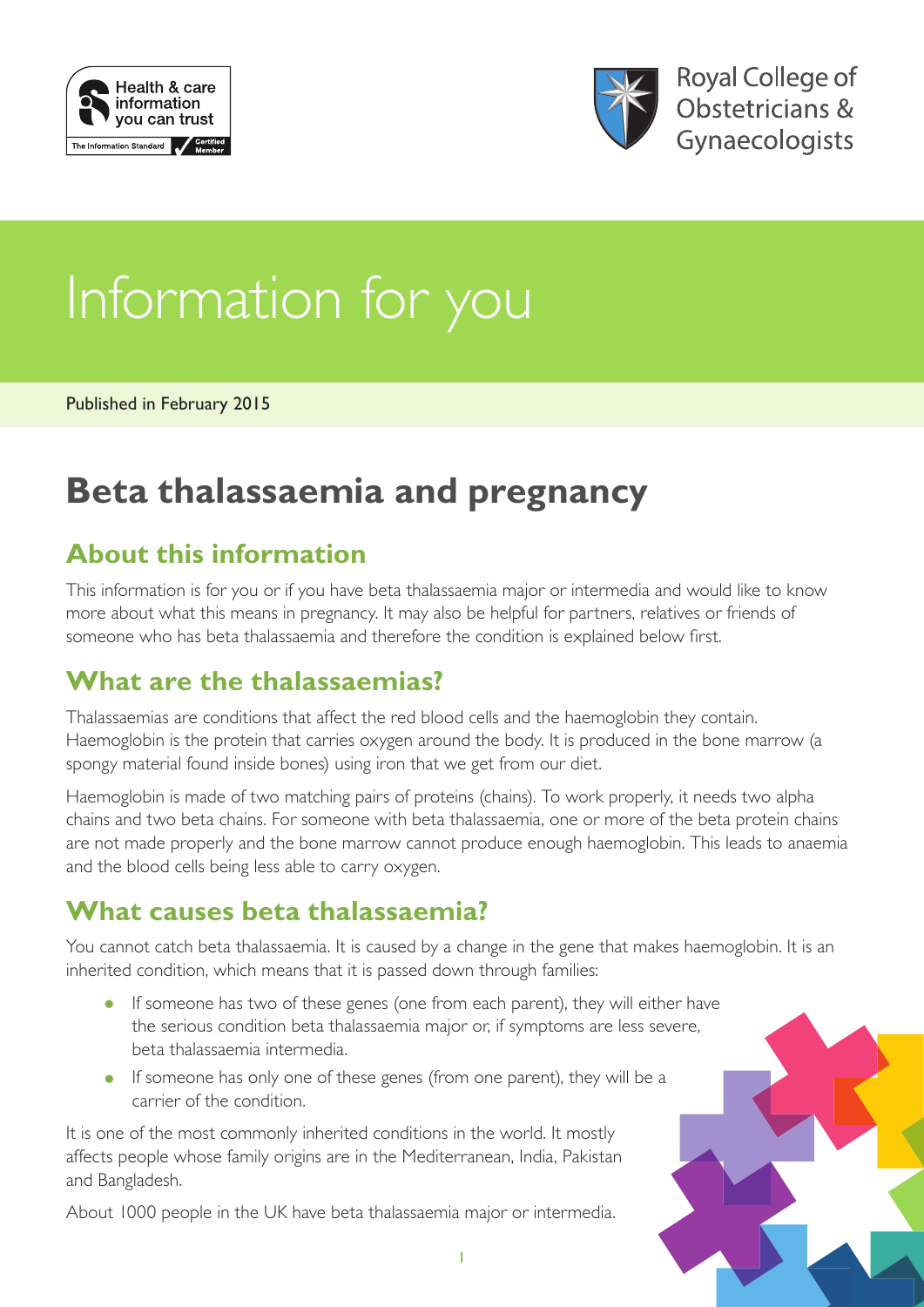#### **What does having beta thalassaemia mean?**

- **Beta thalassaemia major:** People with beta thalassaemia major will need regular blood transfusions all their life. It can lead to too much iron in their body (iron overload), which can cause problems with organs such as the liver, heart, lungs, pancreas and pituitary gland. To prevent this happening, medication is needed to reduce the iron in their body. This is called iron chelation and is usually given by injection.
- **Beta thalassaemia intermedia:** The effects of beta thalassaemia intermedia can vary. Some people know they have it from childhood. Others only find out later in life when they are diagnosed with anaemia.

#### **I have beta thalassaemia. What should I think about before becoming pregnant?**

If you have beta thalassaemia major or intermedia, it is important to let your medical team know that you are planning to have a baby. They will be able to help you to be in the best possible health before you become pregnant.

If your iron load is high, your medical team may recommend that you have iron chelation before you get pregnant. This is because iron chelation is best avoided in the early stages of pregnancy as it might affect your baby's development.

Sometimes having beta thalassaemia means that you might find it harder to get pregnant. You can be referred to a fertility specialist to discuss your options. If your periods are not regular, bringing down your iron levels may help.

#### **What extra tests should I have before I get pregnant?**

- You should see a heart specialist who will arrange tests to check that your heart is working normally. Pregnancy places an extra strain on the heart so it is important that the medical team knows as much as possible about your heart before you get pregnant.
- You should also have your liver checked by a scan and a blood test to make sure that there is no evidence of iron overload and to check for hepatitis B and C.
- If you have diabetes, you should be referred to a diabetes specialist. It is essential that you control your blood sugar before pregnancy. If you have not previously been diagnosed with diabetes, you should be tested for this before getting pregnant.
- An underactive thyroid gland is common with thalassaemia. You should have a blood test to check that it is working properly.
- You should be offered a bone density scan if you are planning to have a baby because osteoporosis is common with thalassaemia.
- You should have your blood checked for blood group antibodies that could affect you or your baby. This is a routine test offered to all pregnant women, but the risk of having these antibodies is greater if you have had blood transfusions in the past.

#### **What extra treatment might I need?**

You should start taking folic acid at least three months before getting pregnant. You will need 5mg daily. This is a higher dose than the usual dose recommended for all women planning a pregnancy.

Like all pregnant women, you should also take vitamin D. Talk to your medical team about the right dose for you.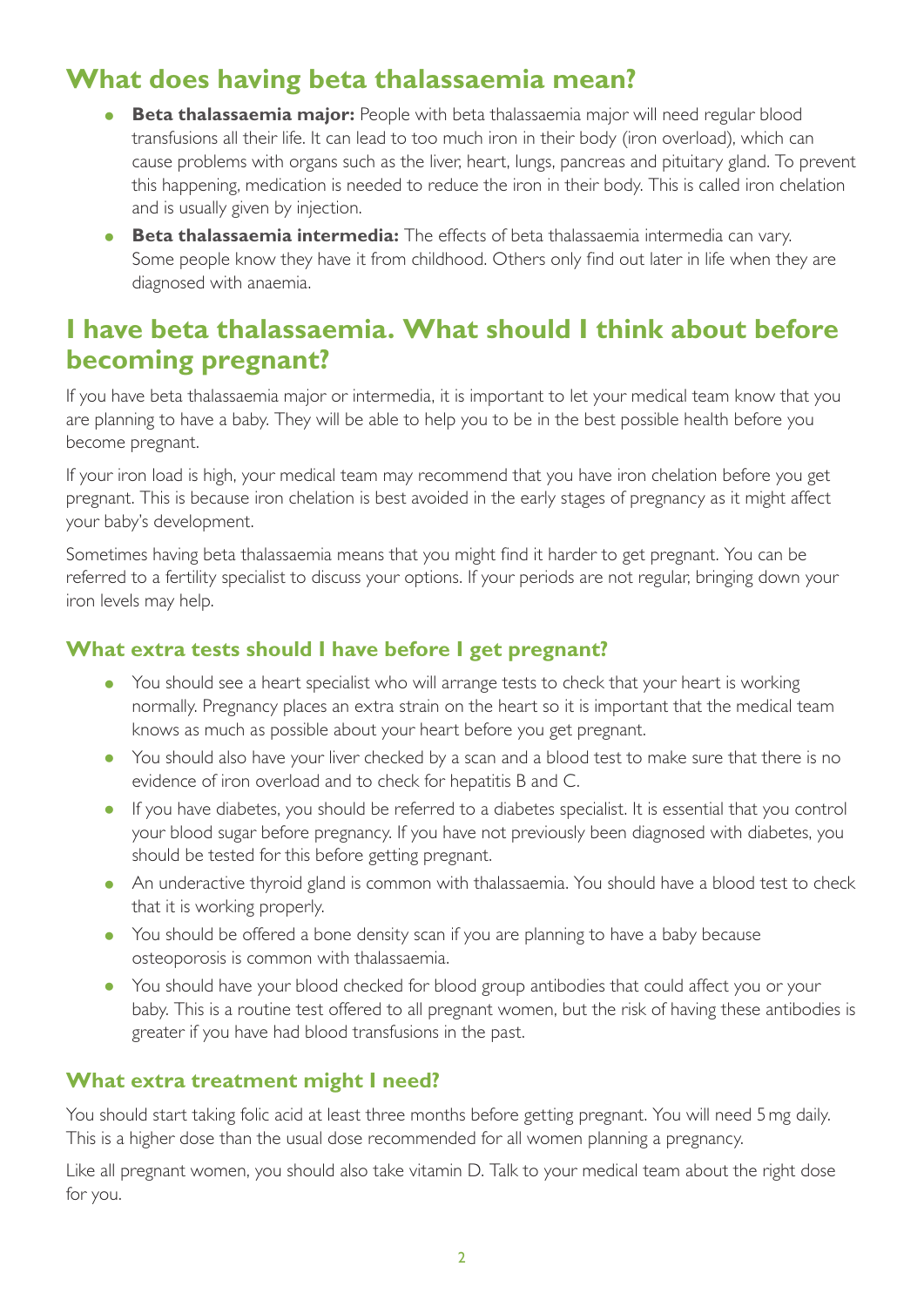Your vaccination for hepatitis B should be up to date.

If you have had your spleen removed, you will be advised to take penicillin (or an alternative if you are allergic to penicillin) to prevent infection. You may also be advised to have additional vaccinations.

#### **Can I pass the beta thalassaemia gene on to my baby?**

Yes. Your baby will inherit one gene from you and one from the baby's father. If you have beta thalassaemia major or intermedia, you will pass the affected gene on to your baby.

Whether your baby has beta thalassaemia major depends on whether the baby's father also has thalassaemia. Therefore, it is very important that you consider finding out whether your partner is also affected *before* getting pregnant.

- If your partner does not carry any type of thalassaemia, your baby will be a healthy carrier of beta thalassaemia.
- If your partner has beta thalassaemia major or intermedia, or is a carrier, there is a chance that your baby will have beta thalassaemia major. Specialist counselling is available. This will help you both decide whether to have tests when you become pregnant to find out if your baby has the condition. This can be a difficult decision for many couples and further information is available from the NHS Sickle Cell and Thalassaemia Screening Programme at: <http://sct.screening.nhs.uk> and <http://sct.screening.nhs.uk/professional-leaflets>.

#### **What are the risks to me and my baby in pregnancy and what extra care will I receive?**

You will receive antenatal care from a specialist team of obstetricians, midwives, haematologists (blood specialists), cardiologists (heart specialists) and nurse specialists.

- If you are already having regular blood transfusions, you are likely to continue to need these during pregnancy. If you are not having blood transfusions, your blood count will be monitored: you might need a transfusion if you become anaemic, if you develop symptoms and/or if your baby's growth is affected. If your medical team is concerned about iron overload, you may be advised to have iron chelation after 20 weeks of pregnancy to reduce your iron levels.
- Your heart and liver will be checked regularly.
- You are at increased risk of developing diabetes during pregnancy. This is known as gestational diabetes. You should be tested for this at between 24 and 28 weeks. If the test confirms the diagnosis, you will be referred to a specialist team. You can find out more about this from the RCOG patient information *[Gestational diabetes](https://www.rcog.org.uk/en/patients/patient-leaflets/gestational-diabetes/)*, which is available at: [www.rcog.org.uk/en/patients/](https://www.rcog.org.uk/en/patients/patient-leaflets/gestational-diabetes/) [patient-leaflets/gestational-diabetes](https://www.rcog.org.uk/en/patients/patient-leaflets/gestational-diabetes/).
- Pregnant women have a higher risk of developing blood clots in their legs (deep vein thrombosis or DVT) compared with women who are not pregnant. Thalassaemia makes you more likely to develop a venous thrombosis. You can find out more about this from the RCOG patient information *[Reducing the risk of venous thrombosis in pregnancy and after birth](https://www.rcog.org.uk/en/patients/patient-leaflets/reducing-the-risk-of-venous-thrombosis-in-pregnancy-and-after-birth/)*, which is available at: [www.rcog.org.uk/en/patients/patient-leaflets/reducing-the-risk-of-venous-thrombosis-in](https://www.rcog.org.uk/en/patients/patient-leaflets/reducing-the-risk-of-venous-thrombosis-in-pregnancy-and-after-birth/)[pregnancy-and-after-birth](https://www.rcog.org.uk/en/patients/patient-leaflets/reducing-the-risk-of-venous-thrombosis-in-pregnancy-and-after-birth/)).
- If you have had your spleen removed, you may already be taking a low dose (75mg) of aspirin. You must continue this. If you aren't already on low-dose aspirin, you may be advised to start this during your pregnancy.
- Having thalassaemia can affect the way your baby grows in the womb by causing the placenta not to work as well as it should. This is known as fetal growth restriction. You can find out more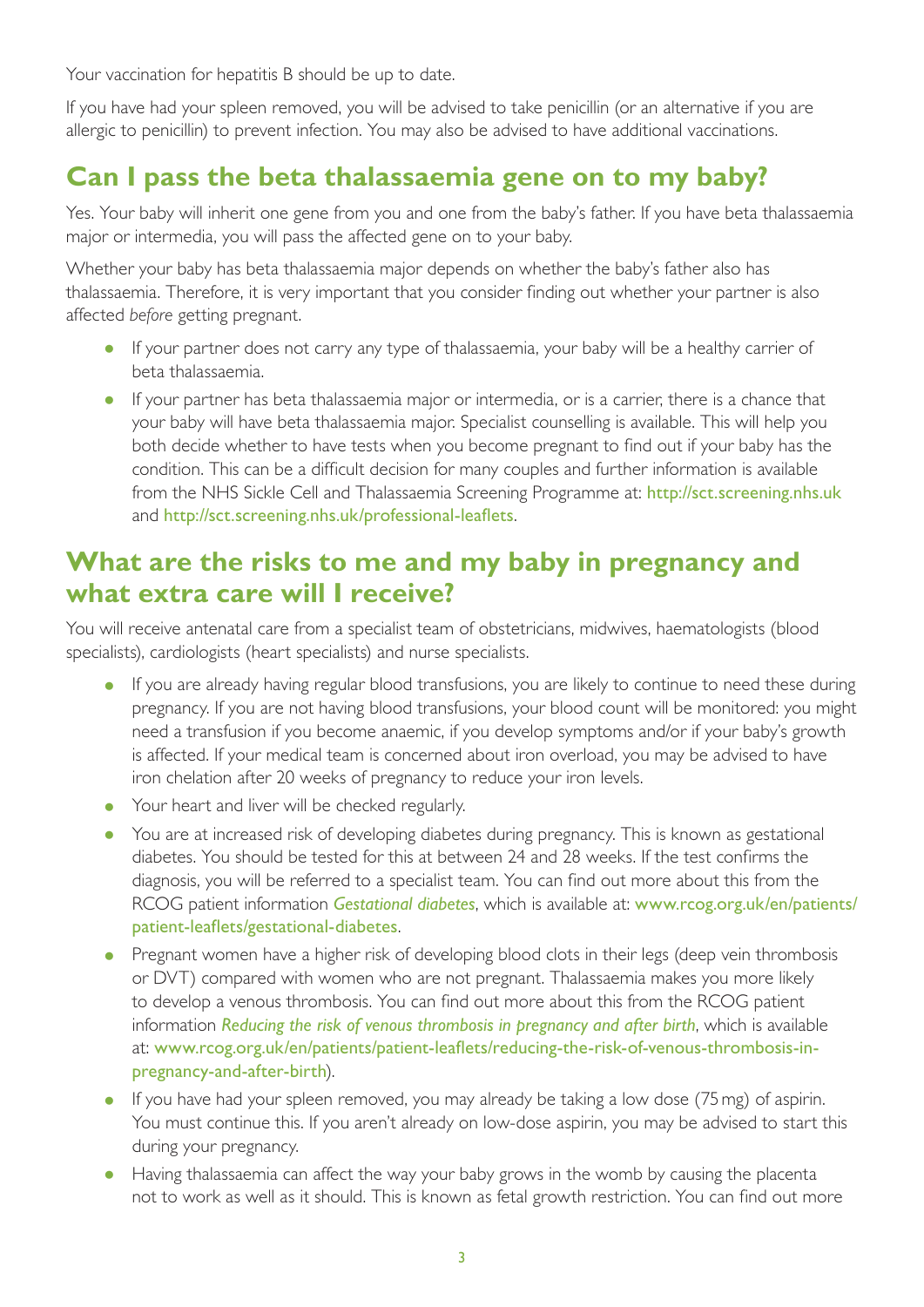about this from the RCOG patient information *[Having a small baby](https://www.rcog.org.uk/en/patients/patient-leaflets/having-a-small-baby/)*, which is available at: [www.](https://www.rcog.org.uk/en/patients/patient-leaflets/having-a-small-baby/) [rcog.org.uk/en/patients/patient-leaflets/having-a-small-baby](https://www.rcog.org.uk/en/patients/patient-leaflets/having-a-small-baby/). Your baby's growth will be monitored closely with regular ultrasound scans. If there are concerns about your baby's growth, you may be advised to have your baby earlier than your due date.

#### **What will happen to me in labour and after the birth of my baby?**

Unless there are other medical reasons, you should be able to have a normal vaginal birth. You should be looked after in a consultant-led unit with neonatal facilities.

It is unlikely that you will need a blood transfusion around the time of birth but your medical team will have blood available for you.

If you have had blood transfusions during pregnancy, you may be advised to have iron chelation around the time of labour.

You will be recommended to have heparin injections for up to six weeks after your baby is born to reduce the risk of a DVT.

## **Can I breastfeed my baby?**

Yes. It is a good idea to do so. Usually you will be recommended to restart chelation treatment soon after the birth. Make sure your team knows that you are breastfeeding to ensure you receive iron chelation that is safe for your baby.

## **Key points**

- The thalassaemias are among of the most common inherited conditions in the world.
- If you are planning a pregnancy, let your thalassaemia team know so that they can review your medicines and vaccinations and make sure your checks are up to date.
- You and your partner can meet a specialist or counsellor to discuss the chances of beta thalassaemia being passed on to your baby and the tests available for you.
- A specialist team will look after you and your baby very closely during pregnancy.
- Breastfeeding is safe and good for your baby.

#### **Further information and support**

NHS Sickle Cell and Thalassaemia Screening Programme: http://sct.screening.nhs.uk and http://sct. screening.nhs.uk/professional-leaflets

NHS Choices – Thalassaemia: [www.nhs.uk/conditions/Thalassaemia/Pages/Introduction.aspx](http://www.nhs.uk/conditions/Thalassaemia/Pages/Introduction.aspx)